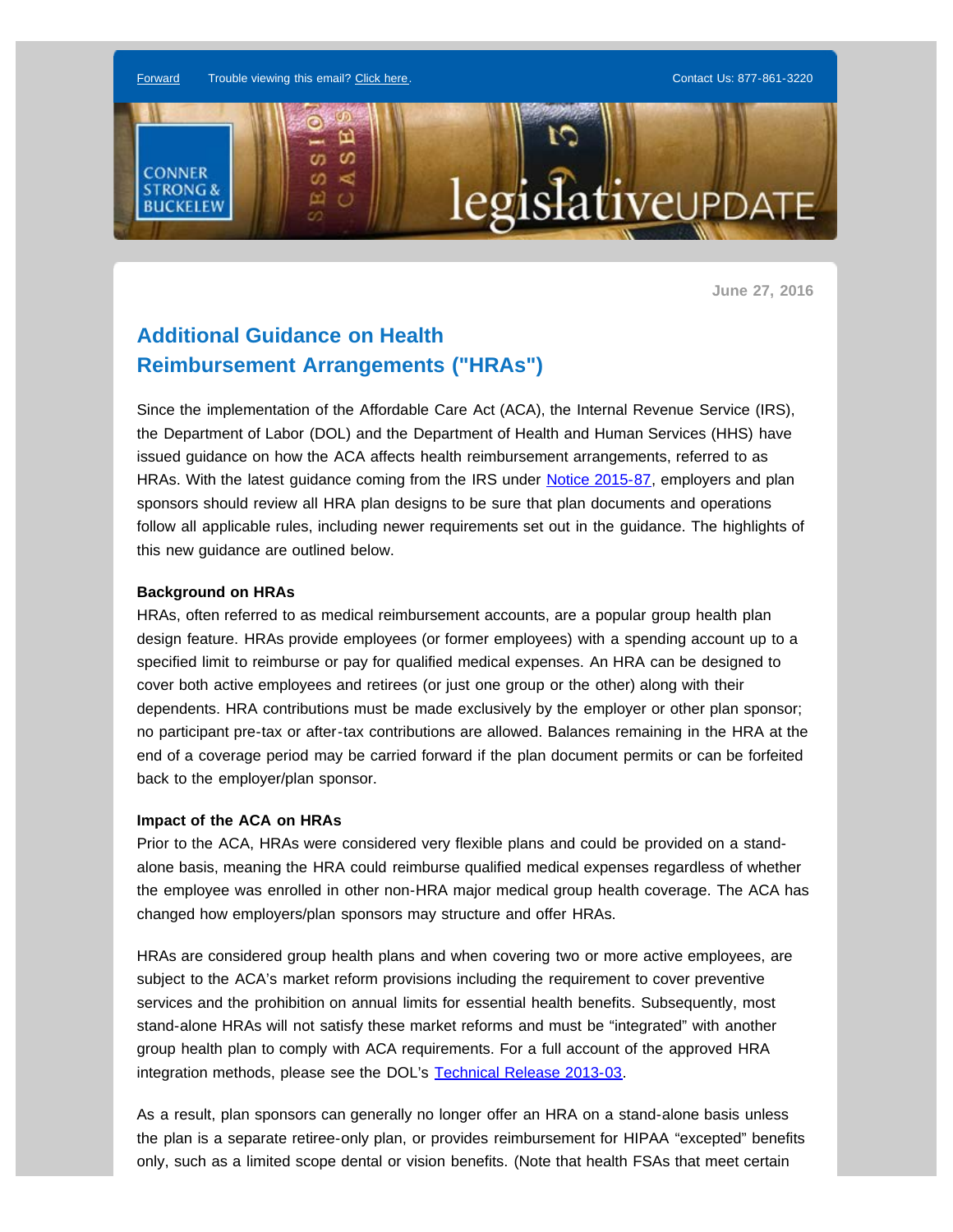requirements are not considered HRAs and are still compliant under ACA.) HRAs may only be offered to individuals who also enroll in other non-HRA major medical group health coverage that complies with all applicable ACA market reform requirements. Plan sponsors must also offer employees (or former employees) the ability to permanently opt out of and waive future reimbursements from the HRA at least once per year and upon termination of employment.

### **HRAs Covering Actives (or Actives and Retirees in a Single Plan)**

Agency issued guidance provides several important clarifications to the rules governing HRAs that cover actives or actives and retirees in a single plan (i.e., not a retiree-only HRA):

- The HRA cannot reimburse individuals for premiums paid for health insurance in the individual market, the federal marketplace, or a state exchange. This is true even if the individual has money left in the HRA after ceasing to be covered under the group health plan that is integrated with the HRA. In other words, the prohibition on reimbursing individual market premiums continues throughout the "spend-down" phase of the HRA.
- The HRA may reimburse individuals for premiums for individual market coverage if that coverage consists only of "excepted benefits," such as insured dental, vision or specific illness coverage. (Special rules also apply for HRAs that satisfy certain Medicare or TRICARE integration rules.)
- If a spouse and/or dependent are not enrolled in a group health plan, the HRA cannot reimburse their expenses. For example, if an employee is enrolled in self-only major medical health coverage with an HRA, the HRA cannot pay medical expenses for a spouse or dependents. HRAs can contain language that automatically expands HRA eligibility to a spouse or dependent when he or she is enrolled in a group health plan, and prohibits it when not enrolled. While not explicit in the latest guidance issued under Notice 2015-87, it may be possible that an HRA could reimburse the expenses of a dependent or spouse covered under the spouse's major medical group health plan, since guidance under Notice 2013-15 is clear that an HRA may be integrated with a group health plan sponsored by a participant's spouse's employer. The agencies will not enforce this standard for plan years commencing prior to January 1, 2016. HRAs in place as of December 16, 2015 are not required to be amended until the first day of the 2017 plan year to comply with this requirement.
- Amounts credited to an HRA before January 1, 2014, including amounts credited before January 1, 2013 and any amounts that were credited during 2013 under the terms of an HRA in effect on January 1, 2013, may be used after December 31, 2013 to reimburse medical expenses under the terms of the plan in effect before December 31, 2013 without violating ACA market reform provisions. Plan sponsors that increased their contributions in 2013 (compared to 2012) will want to review those contributions if the amount or timing of the 2013 contributions was not set out in plan terms in effect as of January 1, 2013.
- An employer cannot offer a Section 125 cafeteria plan that reimburses individuals for coverage on the individual health insurance market, whether the plan is funded by the employer or through salary reduction.
- The terms of the HRA must comply with the ACA in operation and in documentation, meaning that the written plan document should comply with the operational terms of the HRA. For example, the HRA document should be clear that the HRA may not be used to reimburse or pay individual insurance premiums, as it is not enough that the HRA not just actually reimburse individual insurance premiums when applicable.
- Allowing HRAs to reimburse health insurance premiums raises tax, HIPAA, and other